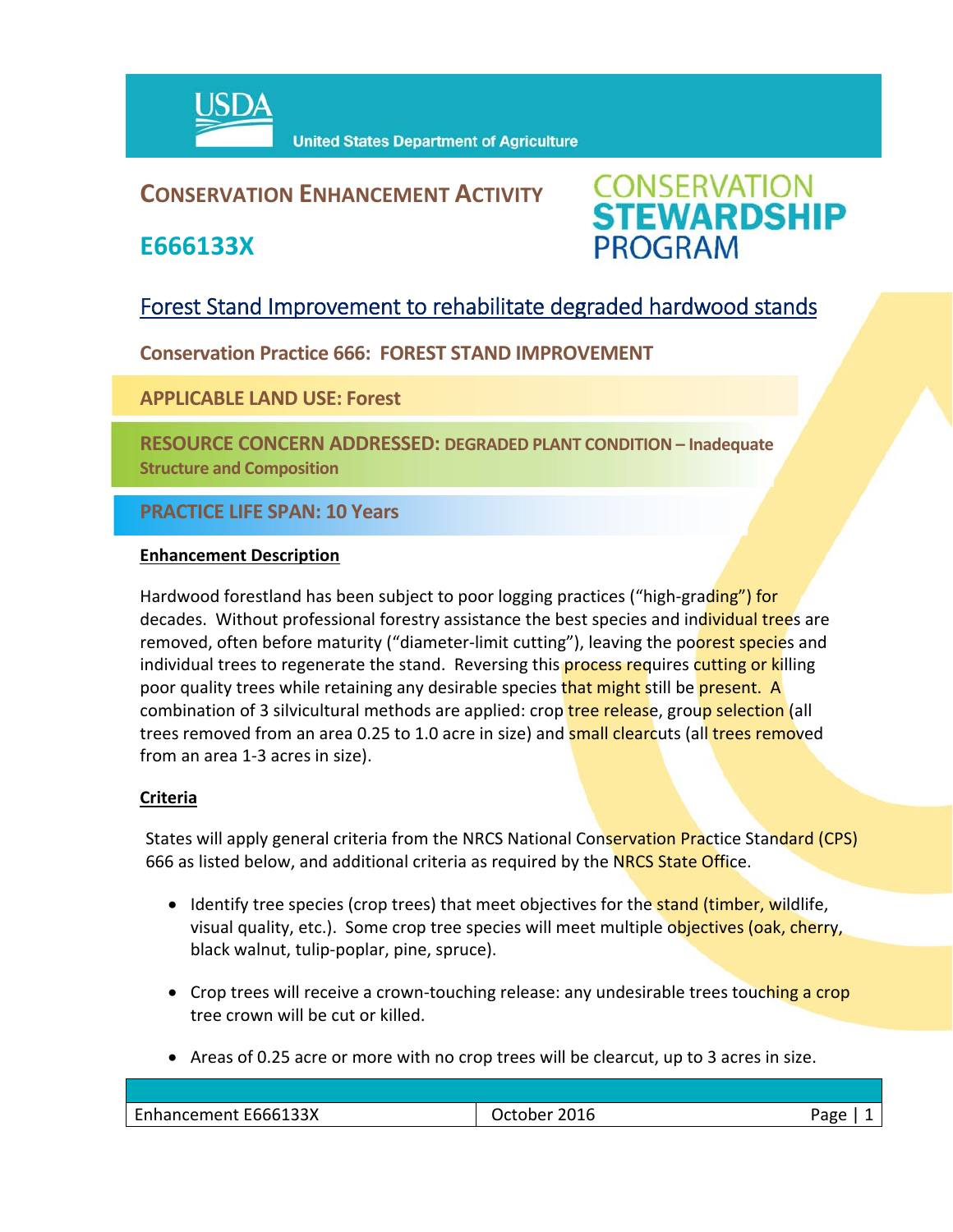

 Forest stand improvement activities will be planned and applied in a manner to meet the habitat requirements for wildlife species of concern as determined by the state's NRCS

# **CONSERVATION<br>STEWARDSHIP PROGRAM**

Wildlife Habitation Evaluation Guide (WHEG) and will be managed to achieve or maintain a value of 0.75 or greater.

- Invasive species will be controlled before tree cutting begins.
- Refer to criteria in CPS Integrated Pest Management (595) to assist with site-specific strategies for pest prevention, pest avoidance, pest monitoring, and pest suppression. Time tree felling to avoid buildup of insect or disease populations.
- Treatment activities will be conducted during periods of the year that accommodate reproduction and other life-cycle requirements of the targeted wildlife and **pollinator** species.
- Retain a diversity of tree species, where possible, to reduce the potential impact of an epidemic event (e.g. insect outbreak) that may kill trees of some species.
- Trees removed that have marketable quality can be sold.
- Killed trees that do not interfere with tree regeneration shall be left standing to provide wildlife habitat, except where snags will become a safety hazard (within 100 ft. of a building, power line, road, etc.) or create a fire hazard. Snags that must be cut for safety reasons shall be left on site to become coarse woody debris on the forest floor (unless they create a fire hazard).
- As applicable, cut damaging vines away from crop trees
- Implement forest stand improvement activities in ways that avoid or minimize soil erosion, compaction, rutting, and damage to remaining vegetation, and that maintain hydrologic conditions. Protect site resources by selecting the method, felling direction and timing of tree felling, and heavy equipment operation. For temporary access use CPS Forest Trails and Landings (655), to protect soil and site resources from vehicle impacts.
- Use CPS Access Road (560), for more heavily used roads associated with forest stand improvement activities.

| E666133X<br>- Enhancement | 2016<br><b><i><u>Jctober</u></i></b> | חסבי |
|---------------------------|--------------------------------------|------|